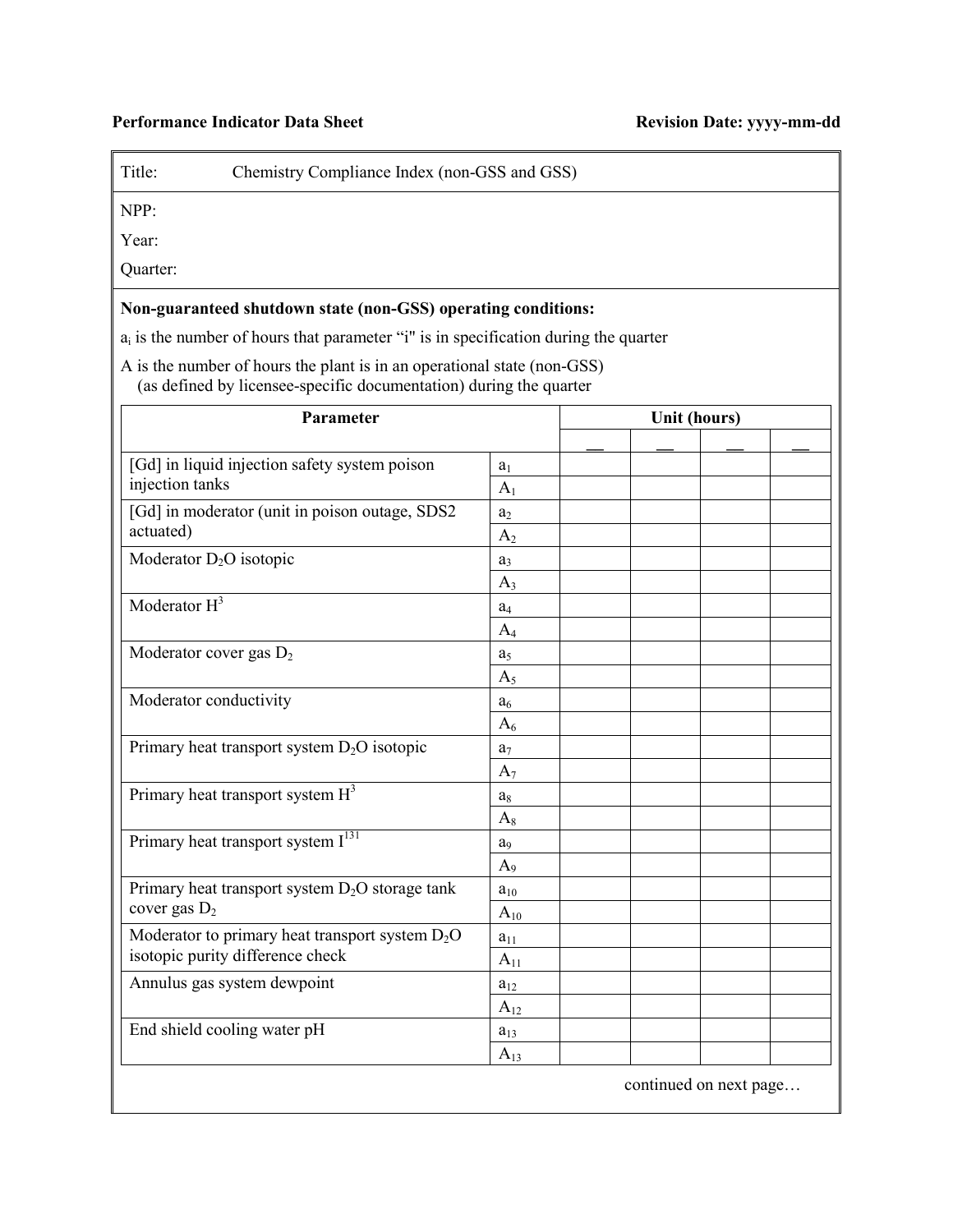| <b>Parameter</b>                                                                     |          | Unit (hours) |  |  |  |
|--------------------------------------------------------------------------------------|----------|--------------|--|--|--|
|                                                                                      |          |              |  |  |  |
| End shield cooling cover gas $H_2$<br>(for Point Lepreau, Gentilly-2, Pickering 5-8) | $a_{14}$ |              |  |  |  |
|                                                                                      | $A_{14}$ |              |  |  |  |
| ECI high-pressure water $tank(s)$ pH                                                 | $a_{15}$ |              |  |  |  |
|                                                                                      | $A_{15}$ |              |  |  |  |
| ECI high-pressure water $tank(s)$ hydrazine<br>concentration                         | $a_{16}$ |              |  |  |  |
|                                                                                      | $A_{16}$ |              |  |  |  |
| Liquid zone control cover gas $[H_2]$                                                | $a_{17}$ |              |  |  |  |
|                                                                                      | $A_{17}$ |              |  |  |  |
| Liquid zone control conductivity                                                     | $a_{18}$ |              |  |  |  |
|                                                                                      | $A_{18}$ |              |  |  |  |

## **Chemistry compliance index (non-GSS)**  $=$  %

## **Guaranteed shutdown state (GSS) conditions:**

For all units in guaranteed shutdown state (GSS) during the quarter, or part of the quarter:

- $b_i$  is the number of hours that parameter "i" is in specification during the quarter while the plant is in GSS
- B is the number of hours the plant is in GSS (as defined by licensee-specific documentation) during the quarter

| Parameter                                       |                | Unit (hours) |     |  |               |
|-------------------------------------------------|----------------|--------------|-----|--|---------------|
|                                                 |                |              |     |  |               |
| Liquid injection safety system poison injection | b <sub>1</sub> |              |     |  |               |
| tanks $pH_a$ (when SDS2 is available)           | $B_1$          |              |     |  |               |
| [Gd] in moderator                               | b <sub>2</sub> |              |     |  |               |
|                                                 | B <sub>2</sub> |              |     |  |               |
| Moderator $D_2O$ conductivity (except for       | $b_3$          |              |     |  |               |
| Gentilly-2)                                     | $B_3$          |              |     |  |               |
| Moderator $D_2O$ pH <sub>a</sub>                | $b_4$          |              |     |  |               |
|                                                 | $B_4$          |              |     |  |               |
| Supplementary parameter(s) sampled              | b <sub>5</sub> |              |     |  |               |
|                                                 | $B_5$          |              |     |  |               |
|                                                 | b <sub>6</sub> |              |     |  |               |
|                                                 | $B_6$          |              |     |  |               |
|                                                 | b <sub>7</sub> |              |     |  |               |
|                                                 | $B_7$          |              |     |  |               |
|                                                 |                |              |     |  |               |
| <b>Chemistry compliance index (GSS)</b>         |                |              | $=$ |  | $\frac{0}{0}$ |
| Station index $(\% )$                           |                |              | $=$ |  | $\frac{0}{0}$ |